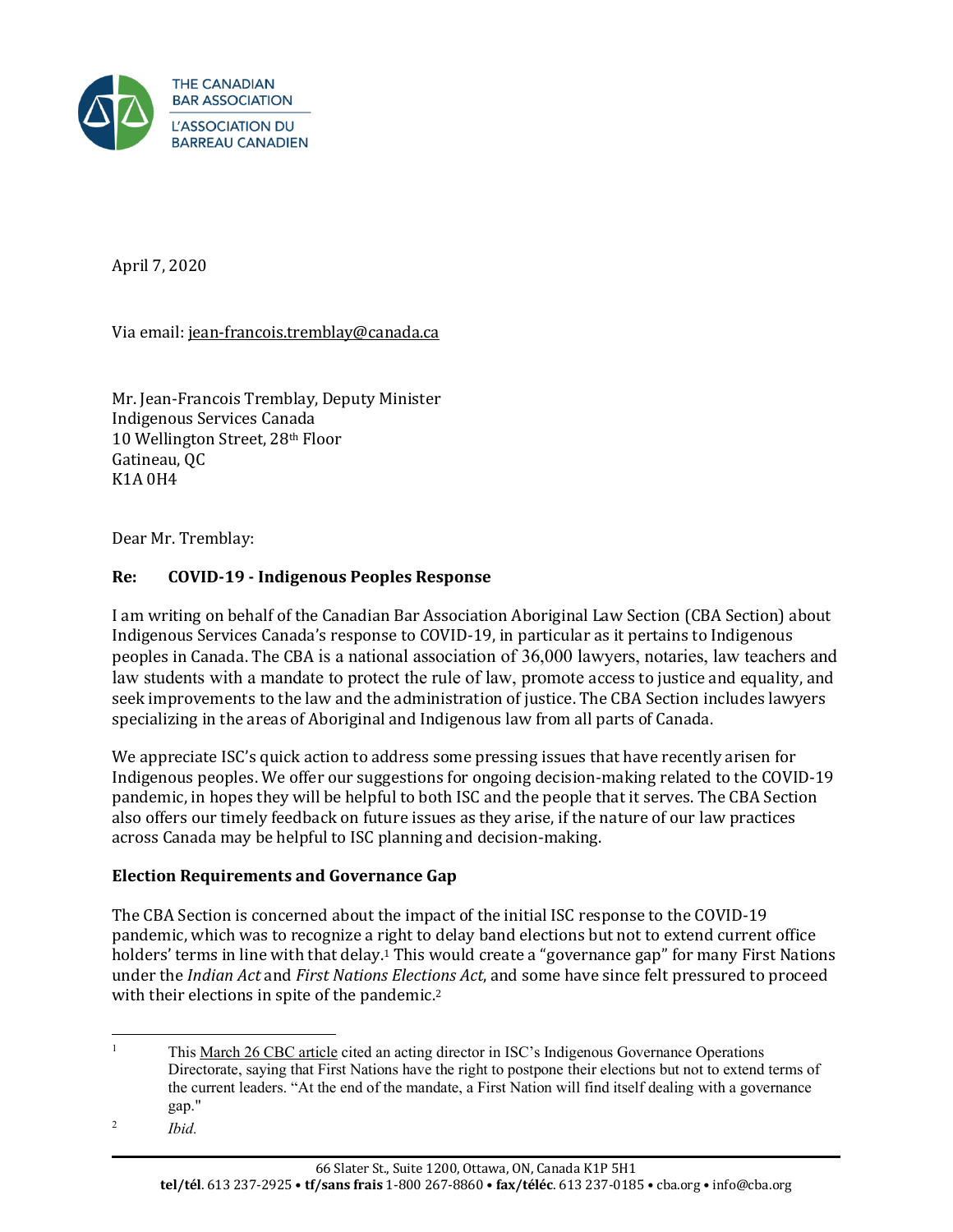The stringent requirements for the election process may not be feasible or practical for some Indigenous communities. Those requirements include obtaining a list of elderly or at-risk people from health clinics to provide mail-in ballots prior to polling day (which raises health privacy concerns), using more voting tables and enforcing a 10-foot distance between voters.

We appreciate that the ISC has recognized problems with the initial approach to delaying band elections, and is now consulting and supporting Indigenous peoples to develop better-tailored options. We are also aware of the Minister's statement on March 27, that election delays would not have negative financial repercussions for Indigenous peoples during the pandemic.

# **Self-Isolation**

We share concerns about limited supports for Indigenous communities to make elections possible while self-isolating (i.e. support for returning citizens or citizens required to self-isolate). These concerns apply equally to communities exercising legislative authority under the *First Nations Land Management Act*, self-government agreements and other sources of jurisdiction, or settling or implementing claims or land exchanges, where membership voting is required.

There are limited travel options to many remote, northern or rural communities and some communities are now further prohibiting travel into their territory, with some exceptions. We commend the federal government's March 30 announcements, committing to certain measures in this regard for northern and arctic communities, and supporting residents who choose to live on the land during the pandemic.<sup>3</sup>

Travel options are limited for Indigenous people elsewhere, such as young people returning home from post-secondary schools, or those who cannot find safe housing. For example, Indigenous women and girls who experience violence in their home communities may have nowhere to safely self-isolate in those communities. Funding for safe housing options must be available so people can safely and securely self-isolate in accordance with public health best practices.

While ISC has announced funding to assist in mitigating some of the financial implications of these various impediments to self-isolation, important issues remain.

# **Self-Governance**

We support self-governance for Indigenous communities, including the ability to act to protect their lands, resources and citizenship by limiting who may enter or return to their territories, and to declare states of local emergency.

We suggest changes be considered for the duly convened Council meeting requirements under the current circumstances. Support could be available to Indigenous communities and First Nations for participation in these meetings by conference call or video conference so they can more easily comply with the current public health requirements. Communities should have the flexibility to decide on appropriate measures in their particular circumstances.

For communities and First Nations with property taxation systems and financial administration laws under the *First Nations Fiscal Management Act*, there are concerns about missing deadlines for budgeting, annual reports, audits and other reporting mechanisms, which would put them in direct non-compliance with their laws. COVID-19 will have an impact on their taxpayers, raising questions of whether to extend deadlines for tax payments, even though this too would raise non-compliance issues. These issues are significant for many communities and should quickly and appropriately be addressed by the First Nations Tax Commission and First Nations Financial Management Board.

<sup>&</sup>lt;sup>3</sup> Feds to pay people to be on the land to fight COVID-19 in N.W.T., <u>National News, March 30</u>